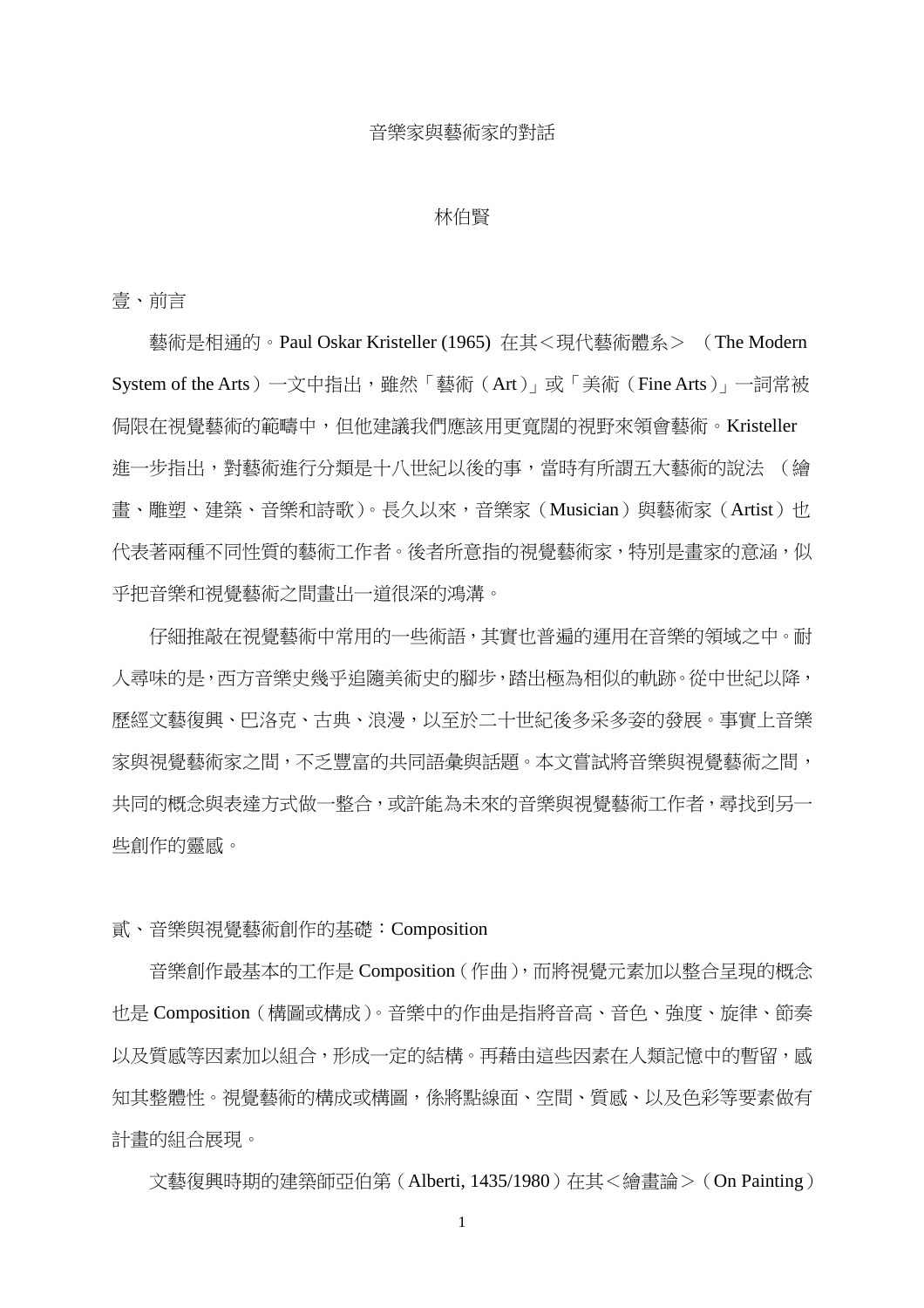中把取景、構圖與光線視為繪畫的三大要素。他進一步指出,整個構圖的工作,就是在 「敘事」(Narrative)。俄國國民樂派音樂家莫索斯基(Modest Mussorgsky)在觀賞其友 人 Victor Hartmann 的書展之後(圖一), 激發了他的靈感, 完成其著名的作品《展覽會 上的圖畫》(*Pictures at an Exhibition*)。這段來自視覺藝術與音樂的對話,正可為亞伯第 的構圖理論作註腳。



圖一、基輔城門, Victor Hartmann, 年份不詳 資料來源: Images for Pictures at an Exhibition, by T. Eagen, 2000, http://www.stmoroky.com/reviews/ gallery/pictures/hartmann.htm



圖二、維納斯的誕生,波提切里,1485 資料來源:*History of Italian Renaissance art*, by F. Hartt, and D. G. Wilkins, 2003, NY: Harry N. Abrams, Inc., p. 380.

## 參、音樂與視覺藝術創作常用之共同語彙

有關美的形式原理,在視覺藝術中常用到的比例(Proportion)、平衡(Balance)、 重覆(Repetition)、對比(Contrast)、和諧(Harmony)、律動(Rhythm)以及質感(Texture) 等概念,在音樂表現上也是再三被強調的

早在古希臘,畢達哥拉斯(Pythagoras)等學者便發現了弦長與音高之間,存在著 特殊的比例關係,並以此作為古典形式美學的發展基礎,認為宇宙天體的和諧運行均為 音樂,而美便是比例的和諧所引起的心靈感應。他更藉由數學推算出著名的黃金比例 (1:0.618),這些觀念對於後來追求古典藝術之美的文藝復興藝術,以及古典主義音 樂都發生影響。例如波提切里(Sandro Botticelli)的名畫維納斯的誕生(*The Birth of Venus*,圖二),其長寬即為黃金比(2785mm:1725mm)。而美國當代數學家 Derek Haylock (1978,¶7) 亦發現貝多芬的五號交響曲,其著名的動機(Motto),亦以黃金比的數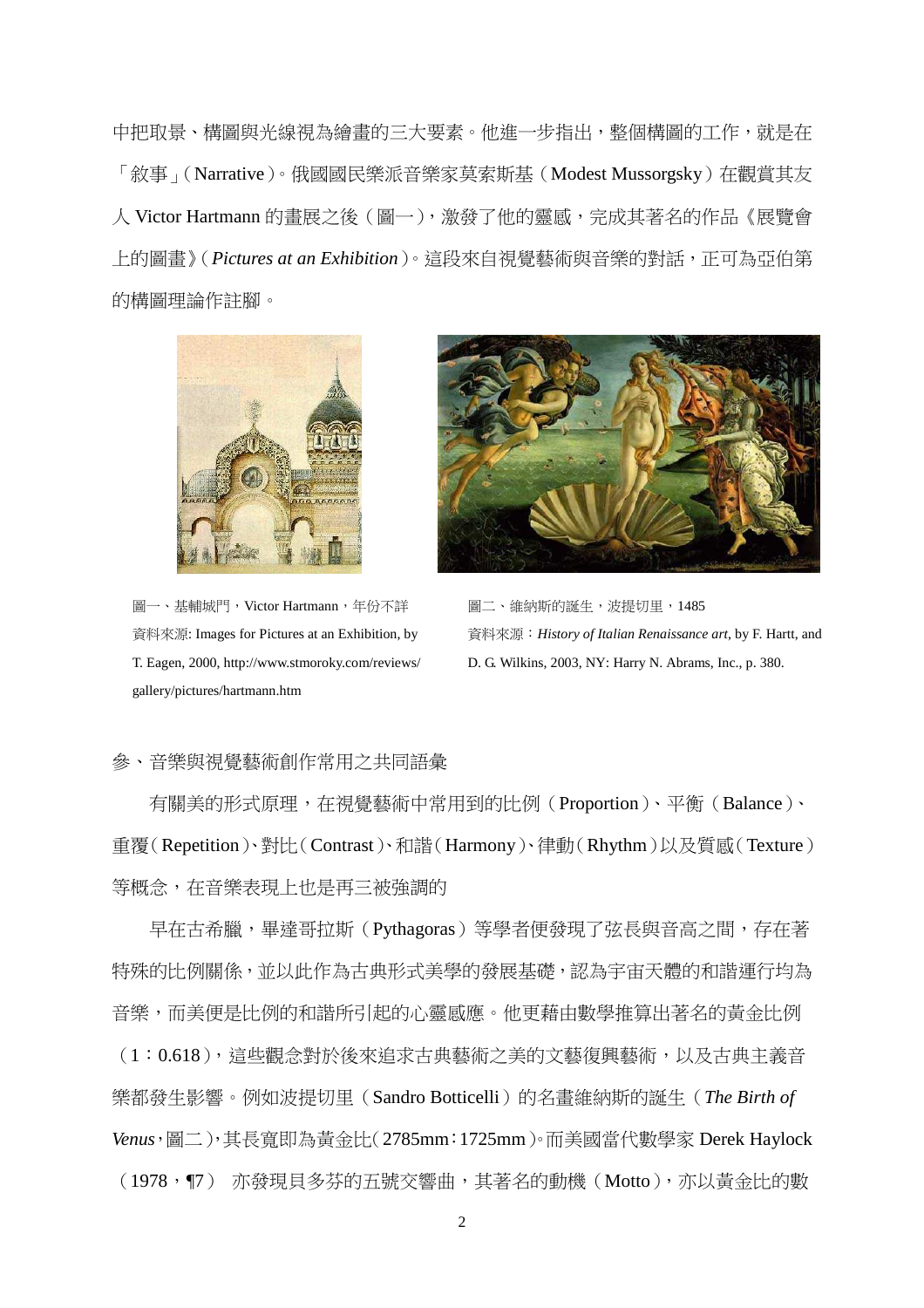值,重複出現在 601 小節的第 372 小節中。

追求平衡是人的一種天性,平衡帶來穩定安全的感覺。視覺藝術常藉由簡單的對稱 型態來形成視覺上的平衡。不對稱的型態,亦可藉由視覺重量上的平衡,帶來心理上的 穩定感 (Lauer, 1985)。亞伯第 (Alberti, 1435/1980) 在其<繪畫論>中,亦強調了平衡 在視覺藝術之構成中的重要性。在音樂方面,Milo Wold(1998)等學者指出,古典樂 派的作品特別講求曲式的平衡。當我們聆聽莫札特的三十九號 E 降交響曲時,那種以 所謂 ABA 曲式所形成的反覆式平衡,正有如古典建築所帶給我們對稱穩定的美感(圖 三)。



圖三、義大利 Santo Spirito 教堂, Filippo Brunelleschi, 1446。 資料來源:*History of Italian Renaissance art*, by F. Hartt, and D. G. Wilkins, 2003. NY: Harry N. Abrams, Inc., p. 191.

重覆可以造成力量,在視覺藝術中常藉由造形元素的重覆出現形成有力的構圖 (Holtzschue & Noriega, 1997)。同樣的手法也應用在音樂中,音樂學者 Roger Kamien (2000)指出,音樂的旋律可以藉由重覆造成的平衡及對稱感,讓人的記憶留下深刻的 印象。對比是視覺造形另一個重要的處理手法。並置兩個或多個對立的元素,例如體積 的大小、質感的粗細,或色彩的明暗所造成的效果,可以產生明顯的對比效果。音樂作 品中的對比,則來自聲音強度的大小、速度的快或慢、不同樂器的音質變化,以及大小 調的轉換等方式的綜合運用。根據 Kamien(2000)的觀點,音樂的動勢、衝突、以及 氣氛的轉折,主要來自對比的效應。

質感是另一個重要的造形元素。在音樂上所稱的質感,包含單音曲調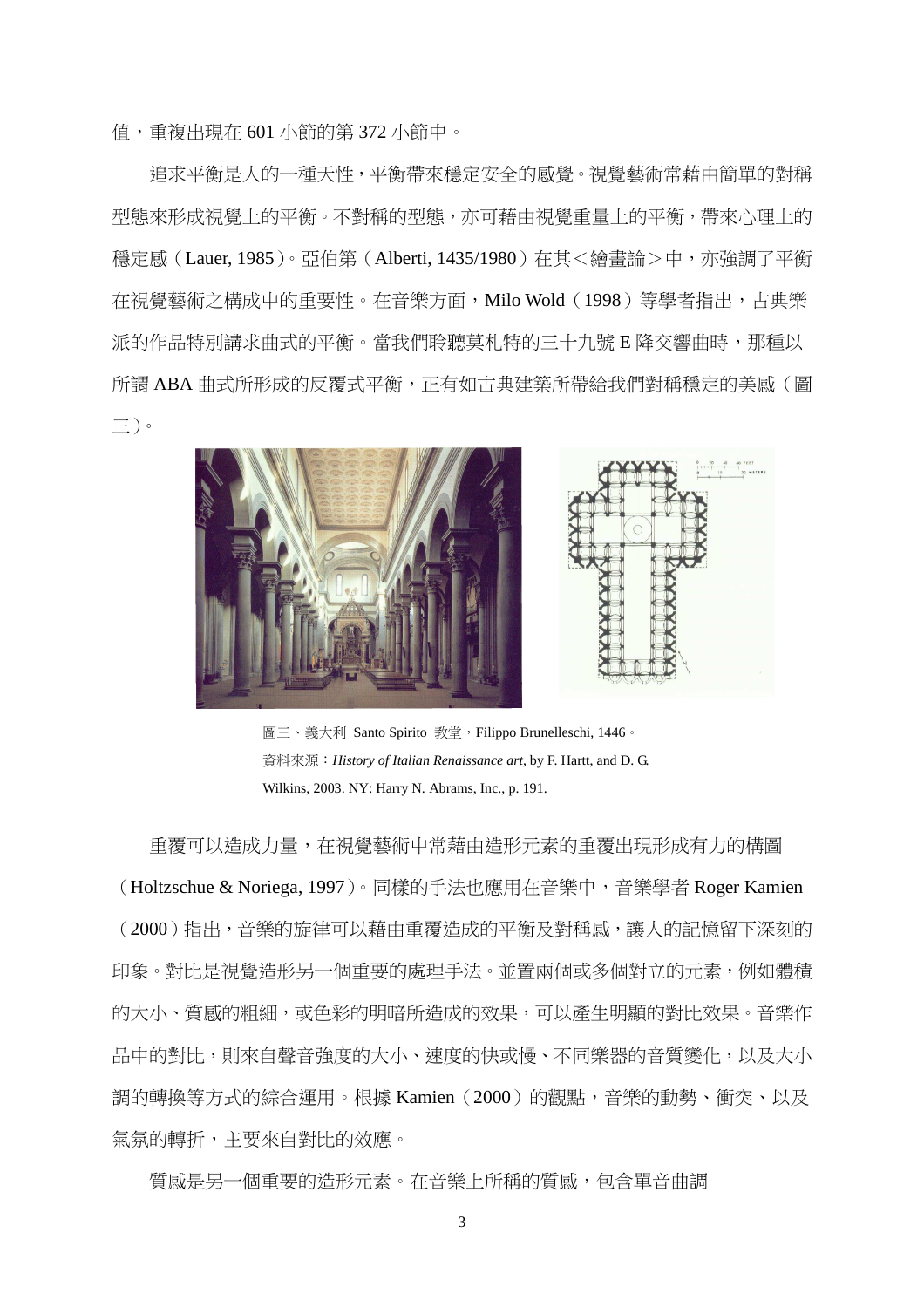(Monophonic)、複音曲調(Polyphonic)以及主音曲調(Homophonic)三種型式的音 樂。單音曲調只有一個聲部,複音曲調是兩個或以上的聲部同時進行,主音曲調則加入 和弦並行發展。視覺藝術所謂質感包含材質的實際觸感,以及視覺上的再現。

音樂學者 Aaron Copland(1999)將節奏(Rhythm)、旋律(Melody)、和聲(Harmony) 與音色(Tone color)稱為音樂的四個要素。音樂的節奏來自於時間的流動,視覺藝術 的律動則有賴視覺元素的在平面或空間的穿梭排列。音樂的和聲來自於不同音高同時發 聲所產生的和諧共鳴,視覺藝術所稱的和諧,則是色彩、形狀、以及體積等元素的有規 律漸變。色彩是大家所熟知的視覺現象,從科學的角度來說,當光線經由折射,或物體 經過光線反射,產生不同的波長時,刺激視神經使人們感受到各種美麗的色彩。音樂的 色彩則是來自於不同的發音體,所形成的特殊聲波。視覺藝術家用色相、明度,以及彩 度來定義色彩;音樂家則依音色的類似性,把樂器區分為弦樂器、木管樂器、銅管樂器, 以及打擊樂器。

雖然以上這些要素,諸如質感、律動(節奏)、和諧(和聲)、色彩(音色)等在音 樂與視覺藝術間有著不同的概念與詮釋,但其對於音樂或視覺藝術的展現,都有著關鍵 性的影響。當我們一面欣賞中世紀構圖簡潔肅穆的宗教藝術,一面聆聽單音曲調吟唱著 莊嚴虔誠的聖母頌,心中必能引發更深的共鳴。

肆、音樂與視覺藝術之並行發展軌跡

黑格爾 (Hegel, 1975) 在其美學體系中,將西方藝術的發展,以其辯證法,依形式 與內容的對立,分為象徵型藝術、古典型藝術,以及浪漫型藝術三個時期。班雅明

(Benjamin, 2001/1935)則將人類藝術,依照創作的動機,概分為「為宗教祭祀」(Sacred ritual)、「為世俗儀式之美」(Secular cult of beauty),以及「為藝術而藝術」(Art for art's sake)三個階段。不論他們分類的依據為何,伴隨社會、經濟、科技的發展,藝術的確 為人類文明發展的歷程,做了最佳的見證。

綜觀西方藝術,從十五世紀前的中世紀,十五、十六世紀的文藝復興,十七世紀的 巴洛克,十八世紀的古典主義,十九世紀的浪漫主義,一直到近代紛亂多變的印象主義、

4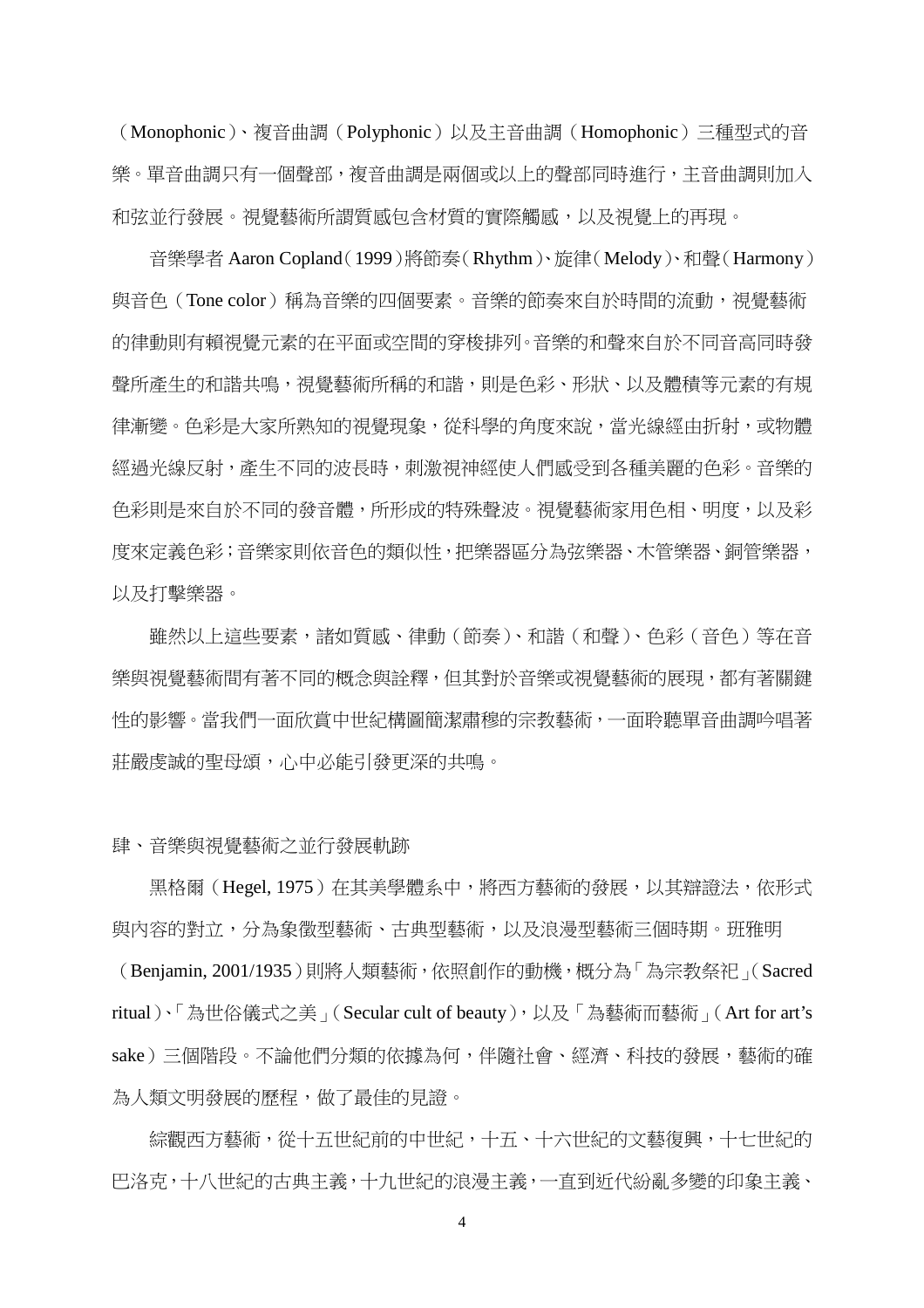表現主義、普普藝術、極小藝術等,都不難在視覺藝術與音樂世界中,找到相對映的發 展軌跡。二者發生的時機或許有些許差距,但其所反映的時代精神以及美學觀,卻同樣 成為人類永恆的文化遺產。

伍、結語

雖然從生理作用來看,人類對於音樂與視覺藝術的欣賞,源自於不同的感官機能, 然而長久以來,美學家們便一再強調,人類的審美經驗,是超越一般感官功能的。身為 兩種不同藝術形式的創作者,音樂家與藝術家同樣享有被人們視為擁有特殊天分的榮 耀。康德(Kant, 1790/2000)以天才(Genius)來界定這種超越智性學習的藝術創作能 力。這種康德所謂在理解力與想像力之間無拘無束自在遨遊的能力,也許正是音樂家與 藝術家能得以用相通的語彙,來創造並詮釋作品的根源。藝術是相通的,就讓這種跨領 域(Interdisciplinary)發展的藝術理念,從音樂家與藝術家的對話開始吧。

## 參考文獻

- Alberti, L. B. (1980). On Painting. In C. Gilbert (Ed.), *Italian Art, 1400-1500: Sources and Documents* (pp.51-88). Englewood Cliffs: Prentice-Hall Inc.. (Original work published in 1435)
- Benjamin, W. (2001). The work of art in the age of mechanical reproduction. In R. Kearney & D. Rasmussen (Eds.), *Continental aesthetics: Romanticism to postmodernism, an anthology* (pp. 182-211). Malden, MA: Blackwell Publishers Ltd. (Original work published in 1935)

Copland, A. (1999). *What to listen for in music*. NY: The McGraw-Hill Companies, Inc.

- Eagen, T. (2000). Images for pictures at an exhibition. Retrieved October 12, 2004, from http://www.stmoroky.com/reviews/gallery/pictures/hartmann.htm
- Hartt, F. and Wilkins, D. G. (2003). *History of Italian Renaissance art*. NY: Harry N. Abrams, Inc.